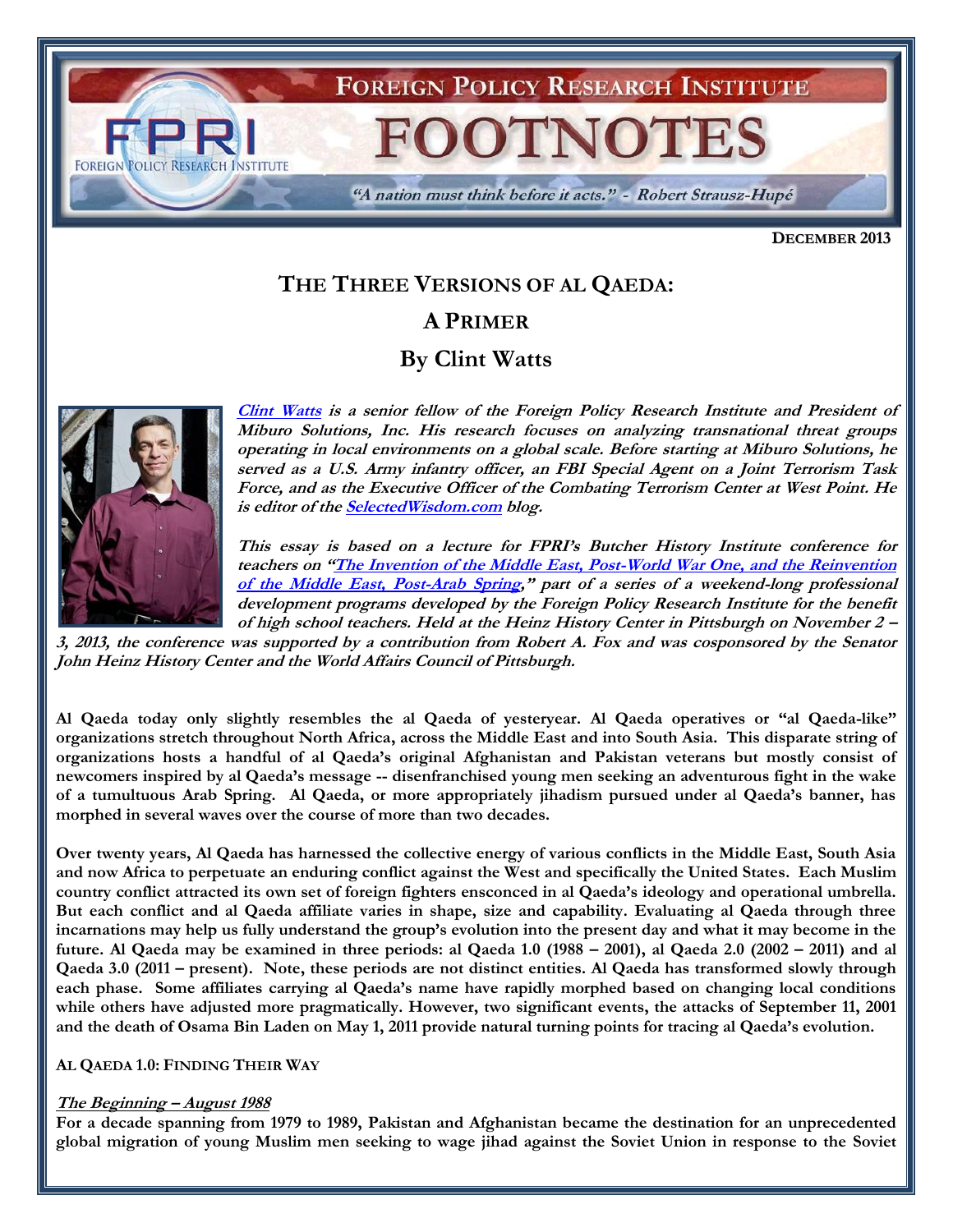**invasion of Afghanistan. Men from the United States to Southeast Asia, although predominantly from the Middle East, descended on Pakistan to join forces with Afghan resistance fighters. A Palestinian Sunni Islamic scholar named Abdallah Azzam played an essential role in fomenting this global migration. Azzam's preaching and advocacy of jihad to defend Afghan Muslims persecuted by the Soviets reached audiences throughout the world via audio broadcasts, magazines and flyers. Advocating that jihad was a personal obligation of all Muslims, Azzam became an essential fundraiser soliciting donations from the international Islamic community while establishing the Maktab al Khadamat in Peshawar, a guesthouse and staging base for transitioning Arabs into his training camps in Afghanistan. One of Azzam's followers that traveled to Pakistan was a young college graduate named Osama Bin Laden. Under the tutelage of Azzam, Bin Laden spent a brief period fighting alongside other Arab volunteers in Afghanistan, but more importantly copied Azzam's model, establishing and helping to finance his own guesthouse in Peshawar to support Azzam's system.**

**In 1988, the Soviet Union commenced its withdrawal from Afghanistan providing the Afghan mujahideen a triumphant victory, while leaving behind legions of Muslim foreign fighters. For the most part, Arab foreign fighters were not welcome in their home countries and were thus left without direction. Bin Laden's respect amongst Arab mujahideen combined with his personal wealth placed him in a unique position to harness the energies of fighters as the Soviets completed their withdrawal. While Azzam and others considered re-directing these foreign fighters to fight in Palestine, Bin Laden instead created a separate organization known as "The Base" – al Qaeda. Al Qaeda sought to be a training base and integration center to help Arab fighters support other jihads around the world. Not long after, Azzam, Bin Laden's mentor-turned-potential rival, was assassinated in Peshawar by unknown assailants, paving the way for al Qaeda's ascendance.** 

**Bin Laden returned to Saudi Arabia just as Iraq invaded Kuwait and threatened the Kingdom. Freshly returning from his success in Afghanistan, Bin Laden offered his foreign fighter force of al Qaeda to the Saudi government as a defense against Iraqi aggression. Instead, Saudi Arabia sought the protection of the United States, insulting bin Laden and introducing what Bin Laden referred to as non-believers into Muslim holy lands. Bin Laden vocally condemned this action, bringing upon himself the ire of the Saudi government, which banished him from the country.** 

## **The Transition - 1992**

**In 1992, Bin Laden was exiled to Sudan setting the trajectory for al Qaeda's development and operations against the U.S. Al Qaeda's headquarters shifted to Khartoum where Bin Laden established licit businesses while secretly turning his organization's violence onto the West. Al Qaeda's first attack can be traced to the December 1992 bombing at the al Gidor hotel in Yemen. Reflecting the terrorist organization's infancy, this botched attempt to kill U.S. soldiers en route to a humanitarian mission in Somalia resulted instead in the murder of two Austrian tourists.** 

**During these early days in Sudan, al Qaeda dispatched teams to integrate with Islamist clans in southern Somalia. From 1992 -1994, al Qaeda unsuccessfully attempted to train and indoctrinate Somali militias while goading them to attack Western and United Nations forces.<sup>1</sup> More than five years from its inception in Afghanistan, al Qaeda had failed to mount an attack of consequence or to gain significant traction in resisting the West. Bin Laden continued to pressure the Saudi government into expelling Americans from Saudi Arabia. International pressure led the Sudanese government to expel a frustrated Bin Laden, who then sought safe haven in Afghanistan under the protection of the Taliban.** 

## **The Two Fatwas – 1996 & 1998**

l

**Bin Laden's retreat to Afghanistan quickly led to a strong partnership with the Taliban. Al Qaeda established training camps in eastern Afghanistan, trained fighters for combat against the Indians in Kashmir, and deployed operatives to support Taliban efforts to further secure Afghanistan. More importantly, 1996 brought Bin Laden and al Qaeda's first declaration of war against the United States. In August 1996, Bin Laden's fatwa, "Declaration of**  War against the Americans Occupying the Land of the Two Holy Places," appeared in the London newspaper al **Quds al Arabi.<sup>2</sup> While met with little attention, the announcement represented al Qaeda's first official declaration of** 

<sup>1</sup> Shapiro and Watts, *al Qaeda's (Mis)Adventures in the Horn of Africa*. Combating Terrorism Center, 2007. Available at: [http://www.ctc.usma.edu/posts/al-qaidas-misadventures-in-the-horn-of-africa.](http://www.ctc.usma.edu/posts/al-qaidas-misadventures-in-the-horn-of-africa) 

<sup>2</sup> For a translation of Bin Laden's fatwa, see "Bin Laden's Fatwa," PBS, August 23, 1996 available at: [http://www.pbs.org/newshour/updates/military/july-dec96/fatwa\\_1996.html.](http://www.pbs.org/newshour/updates/military/july-dec96/fatwa_1996.html)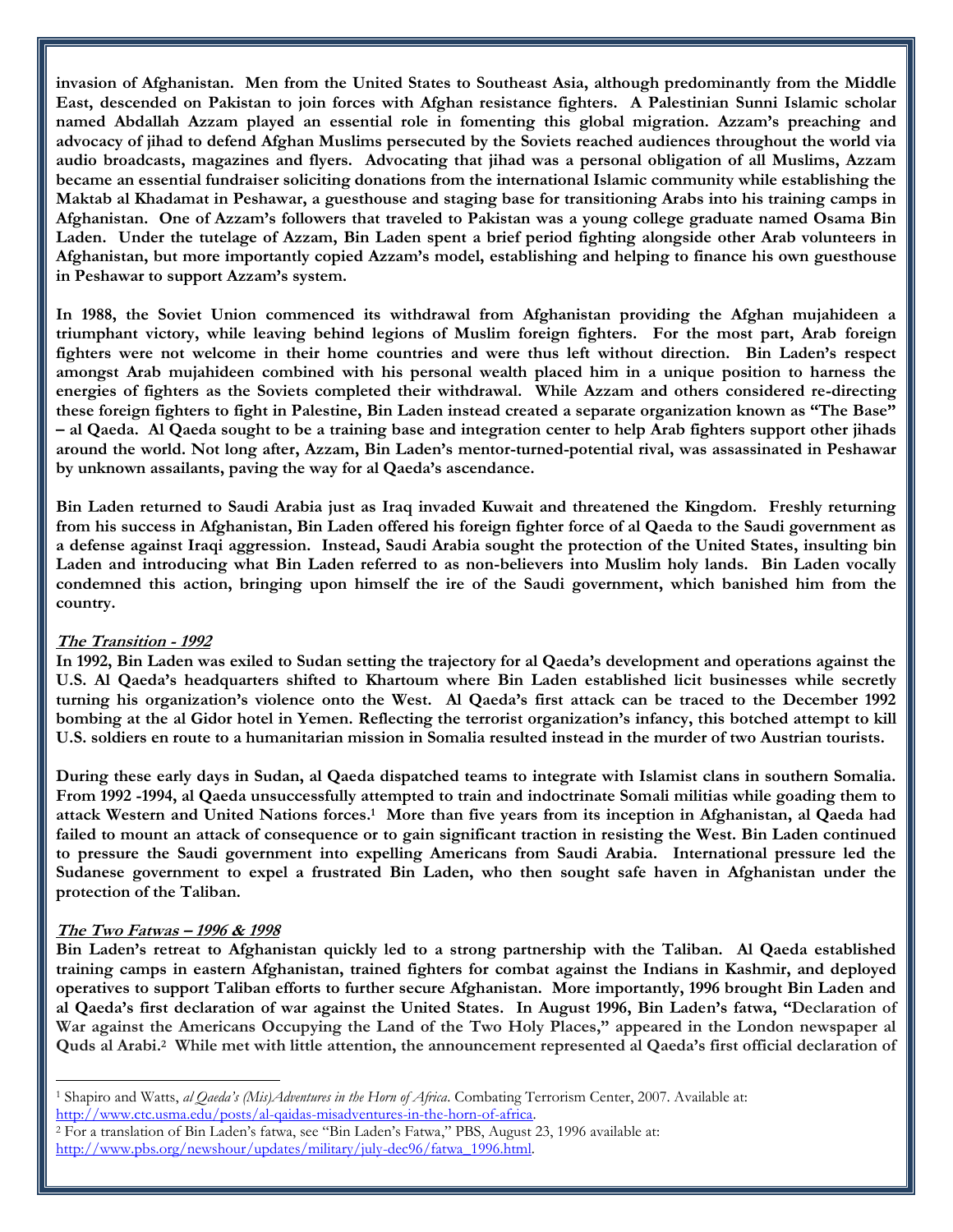**war against the United States.**

**Bin Laden's second fatwa, issued in February 1998, suggested a further expansion of al Qaeda's objectives and the growing strength of its network.<sup>3</sup> This fatwa, entitled "Jihad Against Jews and Crusaders," was co-signed by several other leaders of Islamic terrorist groups, most notably Ayman al Zawahiri, leader of the Jihad Group in Egypt. The fatwa, similar to the preaching of Bin Laden's mentor Abdallah Azzam, stated jihad was a duty of every Muslim and that jihad should target the U.S. and Israel. These two fatwas, along with the strategic writings of Zawahiri, <sup>4</sup> make the case for the creation of a global caliphate governed by Sharia law. The offenses committed against Muslims, as the fatwas and Zawahiri recount them, include the US presence on the Arabian peninsula; the harm to the Iraqi people caused by Western sanctions (during the period between the two Iraq wars); the occupation of Muslim lands in Palestine, Kashmir and elsewhere; and the propping up of corrupt dictatorial regimes in the Middle East and North Africa (i.e., the "near enemy"). The means to secure the global caliphate would be attacks on the "far enemy" -- the US and its allies -- and the eventual toppling of the "near enemy."**

#### **The Buildup – 1998, 2000**

**Having officially declared war on the United States through public declarations and protected by the Taliban in a distant safe haven, al Qaeda initiated several plans to directly target the United States. Using their networks and experience from the early 1990's foray into Somalia, al Qaeda plotted and executed its first spectacular attack simultaneously bombing the U.S. embassies in Nairobi, Kenya and Dar es Salaam, Tanzania. The twin attacks killed hundreds and signaled a significant shift in al Qaeda's capabilities and intentions. The U.S. responded with cruise missile strikes in both Sudan and Afghanistan, but these counterattacks did nothing to slow down al Qaeda.** 

**In October 2000, al Qaeda attacked the USS Cole outside the Port of Aden, Yemen. This attack killed 17 U.S. sailors and evoked no response from the U.S. Al Qaeda continued to plot more elaborate attacks on the U.S. through their training camps and network operatives spread throughout the Middle East, Africa and Europe. In either 1998 or 1999, Bin Laden gave approval to Khalid Sheikh Muhammed to prepare and execute attacks on the U.S. on 9/11/2001.**

**The first version of al Qaeda (aka, 1.0) represented a continuation of the reception and training model originally developed by Azzam & Bin Laden for Arab volunteers joining the Afghan mujahideen during the 1980's. Bin Laden used operational safe havens in Sudan and Afghanistan to train, indoctrinate and integrate foreign fighters into Islamic conflicts around the world while also developing increasingly sophisticated plots against the U.S. Bin Laden and his first deputy Zawahiri designed the ideological principles for al Qaeda's pursuit of violence while operating in a centralized manner; hosting a specified structure with a supporting chain of command as well as funding mechanisms. More notably, al Qaeda operated quite freely meeting little counterterrorism resistance. Many of these factors, which enabled Al Qaeda's rise, would quickly vanish after the 9/11 attacks.** 

#### **AL QAEDA 2.0: A TRANSFORMATION – CORE, AFFILIATES, AND INSPIRED**

## **Al Qaeda Core On the Run – 2001 & 2002**

 $\overline{a}$ 

**From al Qaeda's perspective, the 9/11 attacks were successful beyond their wildest dreams. During the terror groups' buildup to the 9/11 attacks, the U.S. had shown only a limited response to attacks on their embassies and even U.S. Navy ships. The 9/11 attacks awakened an unprecedented U.S. and international response. By October 2001, U.S. airstrikes and Special Forces deployments began in Afghanistan. Bin Laden and al Qaeda's core members were on the run and the Taliban, al Qaeda's hosts in Afghanistan, faced annihilation.** 

**Tora Bora became al Qaeda's hideout while U.S. forces circled Afghanistan, destroying Taliban enclaves. By February 2002, Bin Laden and his core cadre were surrounded in Tora Bora by U.S. forces integrated with local militias. However, Bin Laden's long relationships in Afghanistan saved him and his force. Late one night, Bin** 

<sup>3</sup> For a translated copy of Bin Laden's second fatwa, see "Al Qaeda's Second Fatwa," PBS, February 23, 1998 available at: [http://www.pbs.org/newshour/updates/military/jan-june98/fatwa\\_1998.html.](http://www.pbs.org/newshour/updates/military/jan-june98/fatwa_1998.html) 

<sup>4</sup> Zawahiri's strategic writing that correlates with Bin Laden's fatwas might be best observed through his 2001 work, "Knights Under the Prophets Banner." See Yousef H Aboul-Enein, "Ayman al-Zawahiri's Knights Under the Prophet's Banner: The al Qaeda Manifesto," *Military Review*, January – February 2005. Available at:

[http://usacac.leavenworth.army.mil/CAC/milreview/download/english/JanFeb05/Bbobjan.pdf.](http://usacac.leavenworth.army.mil/CAC/milreview/download/english/JanFeb05/Bbobjan.pdf)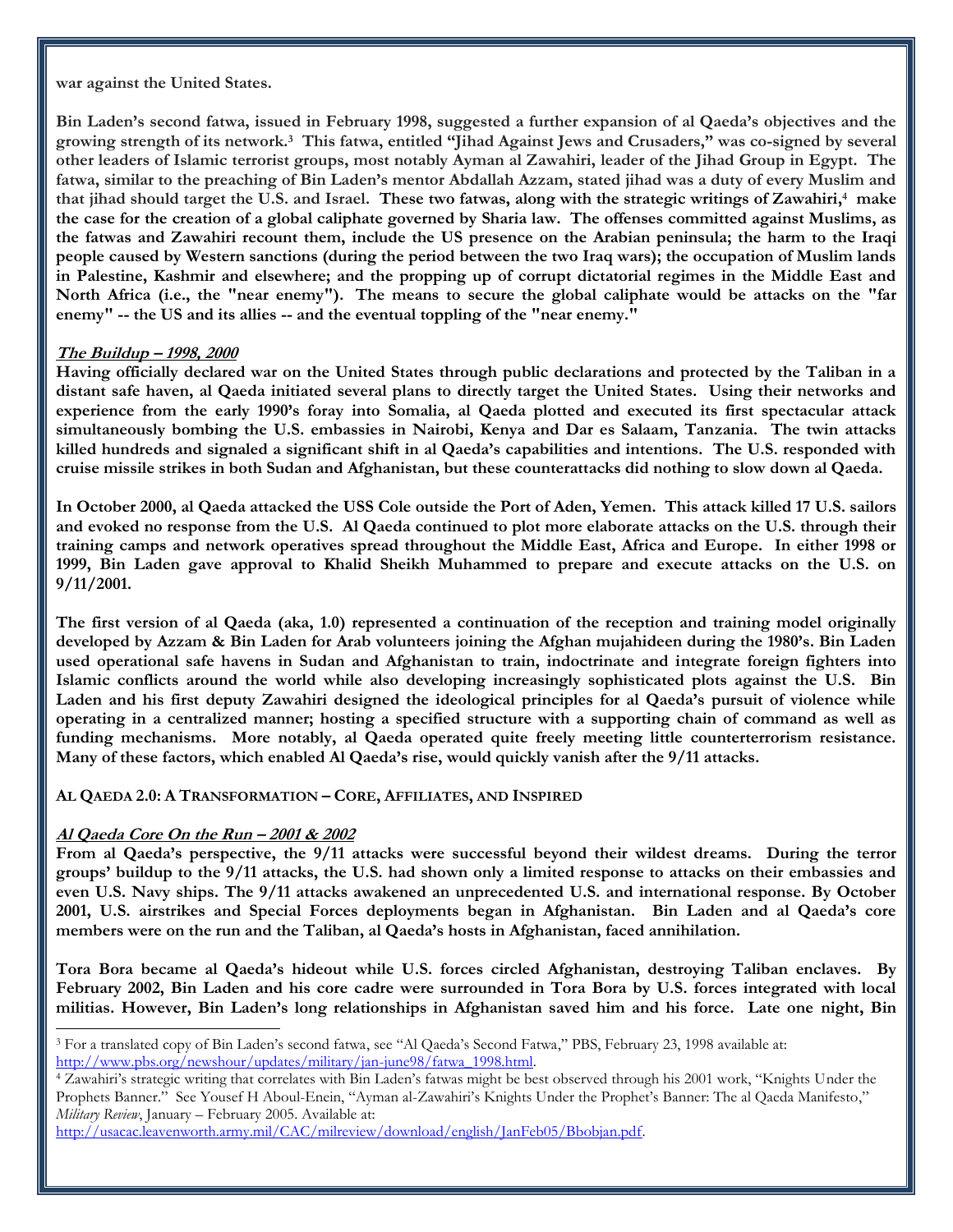**Laden and some of his associates slipped out of Tora Bora and into Pakistan. Once in Pakistan, U.S. forces could no longer pursue him militarily. Some key al Qaeda operatives were caught in Pakistan during this period, including Khalid Sheikh Mohammed and Abu Zubaydah. But Bin Laden, Zawahiri and many other key members integrated themselves into Pakistan to begin leading al Qaeda globally from a distance. Rather than hosting training camps in protected safe havens, Bin Laden and his deputies began commanding their operatives tucked away in several different countries. Attacks in Kenya, Morocco, Turkey, Tunisia and later the 2005 bombing of the London metro system demonstrated al Qaeda's reach during its containment in Pakistan. Bin Laden became what is often referred to as al Qaeda Central – a global headquarters providing ideological direction, propaganda, attack guidance, and resource distribution. Amidst their retreat into Pakistan, two fortuitous events revived al Qaeda at a time of retreat: the emergence of the Internet and the U.S. invasion of Iraq.**

#### **The Affiliates: Into Iraq – 2003 – 2009 and Yemen – 2009 – 2011**

 $\overline{a}$ 

**Bin Laden and al Qaeda's leadership were likely quite surprised when only a year after being chased from Tora Bora, the U.S. invaded Iraq. The invasion shifted the U.S. focus from pursuing the 9/11 attackers to removing the regime of Saddam Hussein – a character and country with few links to al Qaeda and no role in the 9/11 attacks. Hussein's Iraq regime fell quickly but this rapid success created a security vacuum ripe for al Qaeda's narrative of far-enemy aggression. A jihadist group founded in Iraq in 2003, officially swore allegiance to Bin Laden in 2004, becoming al Qaeda in Iraq. Abu Musab al Zarqawi led this affiliate, conducting a series of attacks against American and Shiite targets. Zarqawi reinvigorated an al Qaeda in retreat, inspiring a second round of foreign fighters to travel to and fight in Iraq. As an insurgency raged against U.S. forces, al Qaeda in Iraq grew stronger, more violent and concerning for both the U.S. and al Qaeda. In 2006, a letter from Zawahiri in Pakistan intended for Zarqawi in Iraq was intercepted.<sup>5</sup> The letter instructed Zarqawi to control his violence against Shia and civilians as it was creating backlash against al Qaeda.** 

**Meanwhile, the Internet became a rising opportunity for al Qaeda. Unable to communicate directly with their supporters via traditional media and means, al Qaeda websites began popping up providing ideological guidance, references, training manuals, targeting guidance and video footage of al Qaeda attacks in Afghanistan and Iraq. At a time when maintaining their operational security was a must, al Qaeda benefited from the Internet, for it allowed them to continue to connect with disaffected men who found purpose in pursuing jihad in Iraq.** 

**U.S. forces killed Abu Musab al Zarqawi in 2006, and al Qaeda in Iraq turned ever more violent and sectarian, fully alienating their popular support. Foreign fighter supply lines to Iraq continued strong through 2007 but al Qaeda in Iraq's excessive violence combined with the decimation of the group by U.S. Special Forces resulted in the group's decline amongst Iraqi Sunni tribes fed up with their indiscriminate killing.** 

**As al Qaeda Central's operational control waned, al Qaeda in the Arabian Peninsula began to fill the void. By 2005, al Qaeda cells in Saudi Arabia were launching or preparing attacks against Saudi government and oil sector targets. Adjacent conflict in Iraq inspired droves of Saudi men who traveled north to fight Americans before coming back home. Veteran Saudi members of al Qaeda and recent returnees from Iraq joined in Saudi Arabia to initiate an insurgency. The Saudi government cracked down hard on these al Qaeda cells, killing or detaining many key members and sending survivors fleeing the country, many of whom found refuge in Yemen.** 

**By 2003, most al Qaeda elements in Yemen had been destroyed or imprisoned. Yemenis captured on other al Qaeda battlefields were repatriated to the country. However, Saudi Arabia's purge of al Qaeda fighters combined with prison breaks in Yemen breathed new life into al Qaeda's Yemen affiliate. In 2009, former al Qaeda members from Saudi Arabia combined with al Qaeda veterans in Yemen to form al Qaeda in the Arabian Peninsula. Increased drone strikes in Pakistan and disinterest in Iraq pushed al Qaeda veterans and new recruits to Yemen where Nasir al Wuhayshi, Bin Laden's one time personal secretary, and Said Ali al Shihri, a former Guantanamo Bay detainee, consolidated al Qaeda's regional resources and began a string of attacks. AQAP also attracted the Yemeni American cleric Anwar al Awlaki, who accelerated the group's global appeal through online preaching. AQAP undertook the lead in external attacks in the West, orchestrating sophisticated attack attempts trying to take down an airliner over the U.S. on Christmas day 2009 and installing bombs in printer cartridges shipped via airliners. AQAP's rise was marked by an uptick in U.S. drone strikes in Yemen, signaling the perceived shift in threat to the** 

<sup>5</sup> For a translated copy of the letter from Ayman al-Zawahiri to Abu Musab al-Zarqawi, see the Combating Terrorism Center at this link: [http://www.ctc.usma.edu/posts/zawahiris-letter-to-zarqawi-english-translation-2.](http://www.ctc.usma.edu/posts/zawahiris-letter-to-zarqawi-english-translation-2)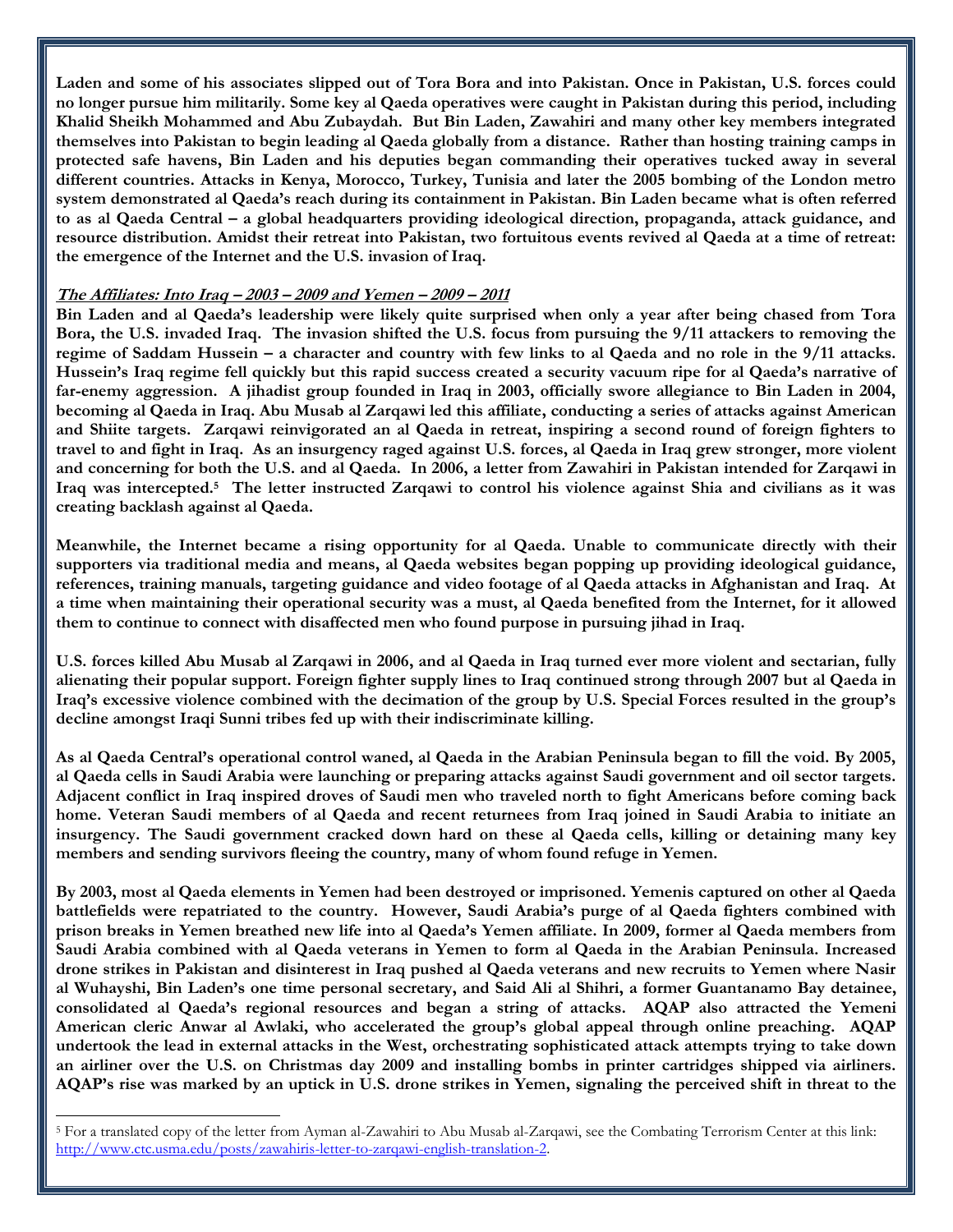#### **U.S. homeland.**

## **Enduring Battle in Afghanistan – 2008 – 2011**

**While Iraq took center stage, war with al Qaeda in Afghanistan and Pakistan endured. A steady trickle of foreign fighters continued traveling to Pakistan to fight the U.S. in eastern Afghanistan. Meanwhile, al Qaeda became further ingrained in the Pakistani conflict, helping support the Tehrik-i-Taliban Pakistan (TTP) battle the central government. The union of TTP and al Qaeda helped sustain al Qaeda Central as the global headquarters of terrorism until the introduction of targeted drone strikes. Increasing substantially in 2008, drone strikes on Pakistani Taliban sanctuaries began inflicting a significant toll on al Qaeda's and the TTP's leadership. For the first time, al Qaeda's key leaders, while not defeated, were pinned down in Pakistan and the leadership losses started to slow al Qaeda's global coordination.**

## **Al Qaeda-Inspired Attacks and Attempts in the U.S.: 2001 – 2011**

**Throughout the decade, Westerners and immigrants to the West either joined ranks with al Qaeda or undertook plots in the West on behalf of al Qaeda. In both Madrid in 2004 and London in 2005, al Qaeda recruits or wannabes conducted massive bomb attacks on transportation systems, killing hundreds. In the U.S., a string of loosely affiliated groups were interdicted by law enforcement. The least serious were bungled aspirational plots of al Qaeda wannabes lacking any coordination with al Qaeda itself. More serious plots, such as the Najibullah Zazi attempt to attack the New York City subway system, showed al Qaeda's ability to train individuals to execute attacks in their home countries. In its entirety, the decade after 9/11 showed the weaknesses of al Qaeda-inspired terrorism in achieving any enduring objectives or lasting recruitment.** 

**After nearly being destroyed at Tora Bora, al Qaeda endured by empowering its global network of affiliates and inspired supporters. Rather than planning and executing attacks, al Qaeda's central leadership morphed to inspire, guide, and provide resources for a global al Qaeda network spread across many affiliates. Slightly less than ten years after the 9/11 attacks, al Qaeda would undertake another transformation – one that remains to be completed.** 

## **AL QAEDA 3.0: AFFILIATES RISING POST-BIN LADEN AND THE ARAB SPRING**

**U.S. forces killed Osama Bin Laden in Pakistan on May 1, 2011, ending a nearly decade-long manhunt. By this point, al Qaeda's central headquarters already faced challenges controlling its array of affiliates and operatives. Drone strikes and years of counterterrorism pressure limited the group's appeal. Shortly after Bin Laden's death, Anwar al Awlaki, an inspiring emerging AQAP leader, was also killed in a drone strike in Yemen. Throughout the Arab world, the deaths of al Qaeda leaders were largely overshadowed by the revolutions of the Arab Spring. Al Qaeda, who vowed to topple near enemy dictators by attacking the far enemy of the U.S., watched as mostly peaceful popular uprisings sacked dictators across North Africa and the Middle East.** 

**Initially, these revolutions posed a direct challenge to al Qaeda's message of violence. However, the weakened state of governance that accompanied each conflict has provided ample opportunity for al Qaeda affiliates to chart a course for their own rise.** 

## **Ansar al Sharia, al Qaeda in the Arabian Peninsula in Yemen – 2011 - 2012**

**AQAP in Yemen, which had already become al Qaeda's top affiliate prior to Bin Laden's death, quickly became the first to attempt to develop its own caliphate in Yemen. Through the winter of 2011 and into the spring of 2012, AQAP built a sister militia, Ansar al Sharia, to better focus on winning over local support. Ansar al Sharia seized large portions of Yemen and began governing as a caliphate, instituting Sharia law. However, their harsh tactics combined with U.S. drone strikes and Yemeni military advances eroded this caliphate and safe haven.**

## **Al Shabaab in Somalia – 2011-2013**

**From the ashes of the Islamic Courts Union rose al Shabaab. After Ethiopia's invasion in 2007, Shabaab took control of the resistance and, over time, gained control of central and south Somalia. Provided operational space, Shabaab established the beginnings of an Islamic State, implementing an extremely harsh version of Sharia law. In February 2012, Shabaab officially merged with a Zawahiri-led al Qaeda. The merger, instead of demonstrating the group's strength, signaled a downward spiral for Shabaab. Since the fall of 2012, Shabaab has been fraught with internal fractures and pushed from most major cities by the Somali National Army and their allies. However, the September 2013 Westgate Mall attacks in Kenya demonstrated Shabaab is still a threat despite its setbacks.**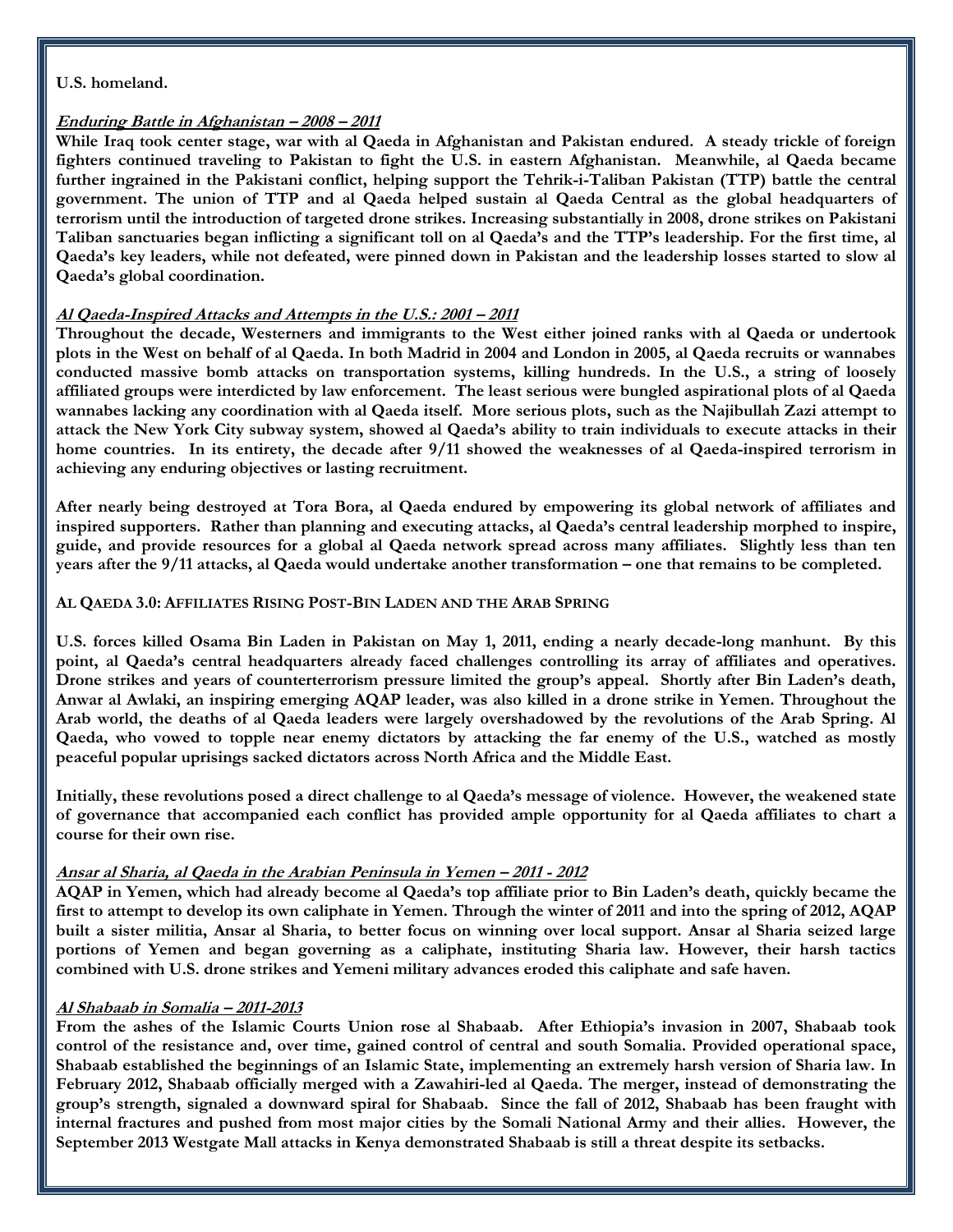## **Al Qaeda in the Islamic Maghreb (AQIM) in Mali – 2012 - 2013**

**Al Qaeda in the Islamic Maghreb along with several local affiliates seized control of Northern Mali in the spring of 2012. Successfully timed amidst a Tuareg rebellion and Malian government coup, AQIM gained control of Timbuktu and pushed south threatening the nation's capital. Like Shabaab, AQIM implemented a harsh form of Sharia law over those they conquered and, for a time, the affiliate created the largest geographical caliphate of any al Qaeda branch in the terror network's history. Similar to their sister affiliate in Yemen, AQIM's gains were shortlived, curbed by a French counterattack into Northern Mali in January 2013 that put AQIM on the run across the Sahara.** 

#### **Ansar al Sharia in Libya: 2012 - 2013**

**In the wake of Muammar al Gaddafi's fall, the security vacuum in Libya not only enabled the rise of AQIM in the Sahel but also freed previously suppressed extremist elements in the country. Ansar al Sharia, a grassroots extremist group sharing the name of AQAP's insurgent organization in Yemen, emerged in the former bastions of eastern Libya previously home to the Libyan Islamic Fighting Group (LIFG) and known for supplying numerous foreign fighters to Iraq. The group rose to international prominence after being connected to the 2012 attack on the U.S. embassy in Benghazi, killing a U.S. ambassador, among others. The group has been challenged locally but appears a natural conduit for al Qaeda activities in Libya.** 

## **Al Qaeda in the Sinai Peninsula – 2012 – 2013**

**The Mubarak regime's collapse amidst the Arab Spring brought the Muslim Brotherhood to power and created a long sought opportunity for the Egyptian Zawahiri to re-enter Egypt. Starting in 2012, al Qaeda cells were disrupted in Cairo and operatives continue to be interdicted in the Sinai Peninsula. The 2013 overthrow of the Morsi regime by the Egyptian military further supported al Qaeda's rhetoric that only violence, not democracy, will bring about Islamic governance. Today, Egypt provides a ripe opportunity for a resurgent al Qaeda.** 

#### **Boko Haram: 2012 – 2013**

**Boko Haram, a Nigerian Islamic extremist group, accelerated its violence in Nigeria around 2011. While not an official al Qaeda affiliate, open source reporting suggests the group maintains connections with African al Qaeda affiliates and benefits from al Qaeda trainers and facilitators. The country's ethnic conflict provides potential fuel for a future al Qaeda safe haven.**

#### **Jabhat al Nusra and the Islamic State of Iraq and al Sham in Syria: 2011 – 2013**

**No battlefield presents a greater opportunity to al Qaeda than Syria. Syria's revolution has endured for two years allowing a small group of al Qaeda-connected extremists to emerge as a dominant force against the Assad regime. To date, the Syrian jihad has likely produced the largest migration of foreign fighters in history, eclipsing the supplies of both Afghanistan in the 1980s and Iraq and Afghanistan during the 2000s. Jabhat al Nusra initiated the first jihadist effort in Syria but has since been matched by a creeping al Qaeda in Iraq that has challenged both Nusra and al Qaeda's leader Zawahiri by creating the Islamic State of Iraq and al Sham (ISIS) in an attempt to take control of the jihad in Syria. This public rift provides the only buffer to a jihadist movement unmet by Western counterterrorism efforts.** 

## **CLOSING THOUGHTS: THREE INCARNATIONS OF AL QAEDA**

**What should we think of al Qaeda moving forward? Al Qaeda has evolved in many ways since the attacks of 9/11/2001. Moving forward, one can expect lots of "al Qaeda-like" terror groups but there are several factors that should be observed and analyzed to understand what the threat will be to the U.S. Here are some factors that might be considered:**

- **Resources: A key difference of today's al Qaeda 3.0, when compared to that of previous generations (1.0 & 2.0), is independent resourcing. Bin Laden largely managed al Qaeda's funding and support during the group's inception, which compelled loyalty to his leadership. Today, al Qaeda affiliates maintain their own resource support and funding mechanisms, likely changing the leadership dynamic in the organization.**
- **Coordination or Competition: During al Qaeda versions 1.0 and 2.0, affiliates appeared to coordinate in their pursuit of al Qaeda's objectives. As witnessed in the conflict between Nusra and ISIS in Syria, affiliates of the third generation may be competing to meet their own objectives first before following al Qaeda's global objectives.**